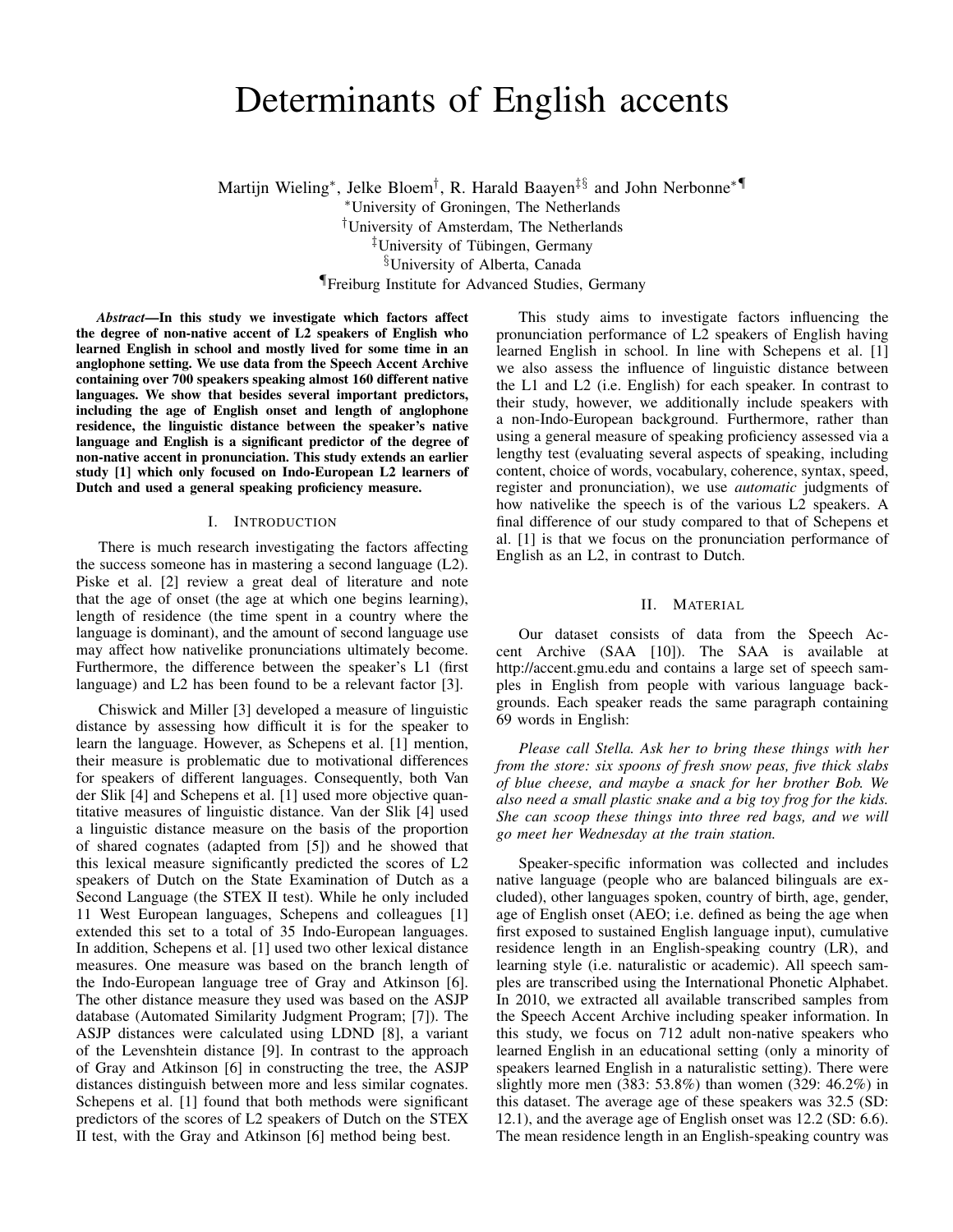6.8 years (SD: 10.7) and the total number of unique native languages of these speakers was 159.

In addition to this data, we obtained the gross national income (per inhabitant), and the average number of years of eduction in 2011 ([11]: Statistical annex) for the country of birth of the speaker. Since the Gray and Atkinson [6] language tree only included Indo-European, we determined the linguistic distance between the native language of each speaker and English on the basis of the ASJP database [7]. (Note that tree-based distance measures are mostly unsuitable for our dataset, as our dataset contains languages from various major language families which are generally not combined in a single language tree.) The ASJP database contains the transcribed pronunciations (in a simplified phonetic alphabet) of 40 words from the Swadesh list for about half of the world's languages.

## III. METHODS

## *A. Determining the linguistic distance between languages*

To evaluate the lexical distance between a pair of languages, the ASJP provides the implementation of a measure called LDND (Levenshtein Distance Normalized Divided), wich is an adaptation of the Levenshtein distance [9]. The Levenshtein distance (LD) measures the minimum number of insertions, deletions and substitutions to transform one string into the other and is a popular method in dialectometry [12] to assess the pronunciation similarity between different dialects. The difference between the LD and the LDND is (i) the normalization by length (frequently employed in dialectometry as well), and (ii) a normalization to correct for chance differences in two words with the same meaning, effectively dividing the raw distance by the mean distance between words with a different meaning. Wichmann et al. [13] compared the normalized LD (i.e. LDN) and LDND and concluded the latter was better able to assess relatedness between language pairs. More recently, Jäger ([14], [15]) developed and evaluated an alternative distance measure which employs weighted alignment (i.e. substitution costs may vary depending on the sound pairs involved; see next subsection) on the basis of Pointwise Mutual Information (PMI; [16]). Jäger [14] found that his PMI-based method resulted in a better language classification than the LDND method. In the following, we will evaluate the influence of all three measures of linguistic distance (on the basis of the ASJP dataset): LDN, LDND, and Jäger's PMI-based method.

Note that the word lists to which the three measures are applied consist of non-cognate words whenever the languages are unrelated, meaning that the measures are sensitive to lexical differences. Only in the case of related languages will each measure capture the pronunciation differences between the two languages.

## *B. Automatically determining nativelikeness of speakers*

As we do not have nativelikeness ratings for all of the 712 pronunciations, we calculate these automatically. For this we use another modified version of the Levenshtein distance (LD) algorithm. The following example shows that the regular Levenshtein distance between two accented pronunciations of the word Wednesday, [wɛnzdeɪ] and [wɛnəsde] is 3:

| -82 |  | 7 | d.       | e. |  |
|-----|--|---|----------|----|--|
|     |  |   | w en əsd | e  |  |
|     |  |   |          |    |  |

The Levenshtein distance has been successfully used for comparing pronunciations in dialectometry ([17], [18]) and matches perceptual dialect distances well [19]. Unfortunately, and as can be seen above, the basic Levenshtein distance algorithm is quite crude and only distinguishes same from different sounds (i.e. substituting two completely different sounds, such as [u] and  $[\varepsilon]$  is not distinguished from substituting two more similar sounds such as [u] and [o]). To make the pronunciation comparison procedure more linguistically sensible, Wieling, Prokic and Nerbonne [20] proposed a ´ method to incorporate (automatically obtained) sensitive sound distances in the Levenshtein distance algorithm and showed that this approach improved the alignment quality significantly. The procedure is based on calculating the Pointwise Mutual Information (PMI [16]) and works by counting how often two segments correspond in alignments and comparing this to how often they would correspond by chance. Segments which correspond more frequently than would be expected are assigned a low distance, while the distance is high for segments which correspond less frequently than expected. Wieling, Margaretha and Nerbonne [21] showed that the underlying sound (vowel) distances were linguistically sensible and corresponded well to acoustic vowel distances, with correlations ranging from  $r = 0.63$  to  $r = 0.76$  for several datasets. Applying this method to our example alignment yields the following associated costs (and a total pronunciation distance between the two pronunciations of 0.081):

w E n z d e I w E n @ s d e 0.031 0.020 0.030

Wieling et al. [22] showed that the PMI-based Levenshtein distance is a valid measure of how nativelike accented pronunciations are. Using audio samples from the Speech Accent Archive, they obtained human nativelikeness ratings for 286 speech samples. In their study, 1143 participants judged 41 speech samples on average, resulting in consistent judgments (Cronbach's alpha: 0.85). For each of the 286 distinct transcribed speech samples, the PMI-based Levenshtein distance was calculated with respect to the transcriptions of 115 speech samples of native American English speakers. Subsequently, these 115 distances were averaged and represented the distance from that speaker to the "average American English speaker". Wieling et al. [22] reported a correlation between the PMI-based Levenshtein distance and the human nativelikeness judgments of  $r = -0.78$  ( $p < 0.001$ ). When log-transforming the Levenshtein distances, this correlation increased to  $r = -0.81$  ( $p < 0.001$ ). The correlation is negative as higher nativelikeness implies a lower pronunciation distance. Given that this correlation was also very close to how well individual raters agreed with the average nativelikeness ratings ( $r = 0.84$ ,  $p < 0.001$  [22]), the PMI-based Levenshtein distance can be used as a valid measure of non-nativelikeness (i.e. the strength of foreign accent).

We use Levenshtein distance as a measure of pronunciation difference in accents because it is sensitive to all the segmental variations that accents are associated with, not merely typical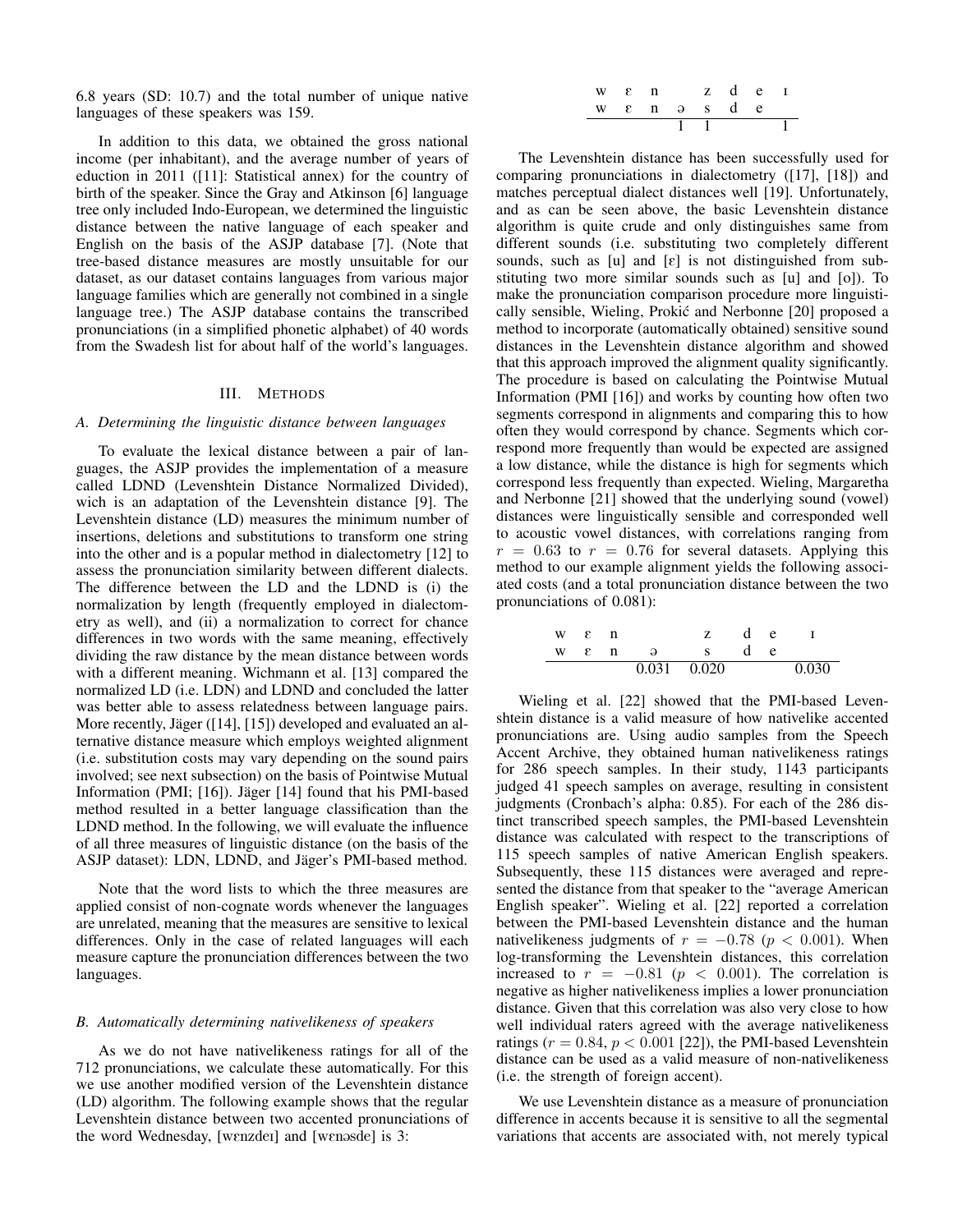ones such as [t]:[ $\theta$ ] or [s]:[ $\theta$ ], and because it is sensitive to the frequency with which segments are inserted, deleted or modified. It is thus a global measure of difference in segmental realization. In the following we will use this measure of foreign accent strength as our dependent variable.

It might appear that we use one variant of the Levenshtein distance (e.g., LDN or LDND) to predict another (i.e. the PMI-based Levenshtein distance). However, the predictor is based on the 40-word AJSP set and is sensitive to the lexical differences between English and the foreign language under scrutiny, while the dependent variable is the difference between the average American English pronunciation and the English pronunciation of the foreign speaker, where no lexical differences arise.

#### *C. Mixed-effects regression*

To evaluate the influence of the various predictors on the computed nativelikeness, we conduct a mixed-effects regression analysis, taking into account the potentially important predictor variables (outlined above) and the structural variability linked to the native language and country of birth of each speaker. For conducting the analysis, we use the R package mgcv (version 1.8.8) [23], as this also allows us to assess potential non-linear dependencies between the predictors and the dependent variable. The optimal model is determined via AIC (Akaike Information Criterion [24]) comparisons, offsetting the goodness of fit against the complexity of the model. A decrease in AIC indicates a better fitting model (given the increased complexity), and we only opt for a more complex model if it results in an AIC decrease of at least 2.

# IV. RESULTS<sup>1</sup>

We used the log-transformed PMI-based Levenshtein distance between the average American English speaker and each of the 712 non-native English speakers as our dependent variable. While our results showed clear support for the inclusion of country of birth as a random-effect factor (i.e. having structural variability associated with it), this was not the case for native language (yielding no AIC decrease). This might seem strange at first sight, but several speaker-related and language-related predictors were already included in the model. Furthermore, there can be much variation between speakers of the same language in different countries. For example, Canadian French is markedly different from continental French [25] and their English accents may be as well.

Table I shows all significant factors and covariates of the best model for our data on the basis of 711 speakers. One speaker was excluded, as the residuals of the initial fitted model revealed a single extreme outlier during the model criticism phase [26]. Excluding this outlier increased the explained variance of our model from 35.3% to 36.8%. Furthermore, the residuals of our model followed the normal distribution. To compare the relative effect of each predictor fairly, we added a measure of effect size by specifying the increase or decrease of the dependent variable when the predictor increased from its minimum to its maximum value (following the approach of

| Predictor                        | Estimate  | Std. Error | p-value            | Effect size |
|----------------------------------|-----------|------------|--------------------|-------------|
| (Intercept)                      | $-4.8160$ | .00869     | $\overline{<0.01}$ |             |
| Length of residence              | $-.0055$  | .00103     | <.001              |             |
| Age                              | .0021     | .00068     | .002               |             |
| Length of residence: Age         | .0001     | .00004     | .008               | .24         |
| Age of English onset             | .0099     | .00102     | <.001              | .45         |
| Nr. of language spoken           | $-.0194$  | .00576     | <.001              | $-.10$      |
| Education (in years) per country | $-.0197$  | .00301     | <.001              | $-.22$      |
| <b>LDND</b>                      | .0037     | .00091     | <.001              | .21         |

TABLE I. FIXED-EFFECT PREDICTORS OF THE OPTIMAL (LD) MODEL

[26]). Besides these fixed-effect predictors, the random-effects structure only consisted of a random intercept per country (no random slopes were supported by the data). Excluding this random intercept reduced the explained variance to 30.8%. We assessed if there were additional interactions, but none improved the fit of the model shown in Table I. In addition, no non-linearities were observed in the data.



Fig. 1. Interaction between age and length of residence in their effect on non-nativelikeness in pronunciation.

Speaker age and length of residence interacted significantly as can be seen in Figure 1. Darker (i.e. blue and green) colors in this graph represent pronunciations which are more similar to average native American English, whereas a lighter (i.e. yellow and pink) color indicates the opposite. Clearly the beneficial effect of length of residence is dependent on age. For younger speakers a longer length of residence has the strongest effect (e.g., for a speaker aged 20, the contour lines are only a short distance apart), whereas the effect is smaller for older speakers (e.g., for a 50-year-old speaker the lines are further apart). The significance of the individual predictors in Table I indicates that the effect of length of residence is significant for the mean value of speaker age, and vice versa.

The strongest effect was found to be associated with age of English onset. Earlier learners had a more nativelike performance than later learners. Furthermore, we observed a significant effect of the number of languages spoken besides English. The more languages spoken, the more nativelike the pronunciation of the speaker. In addition, the average number of years of education per country was a significant predictor, with speakers from countries with longer average education having a more nativelike American English pronunciation. As this variable correlated highly,  $r = 0.84$ , with the average

<sup>&</sup>lt;sup>1</sup>For reproducibility, the data, methods and results have been made available at the Mind Research Repository: http://openscience.uni-leipzig.de/index.php/ mr2/article/view/124.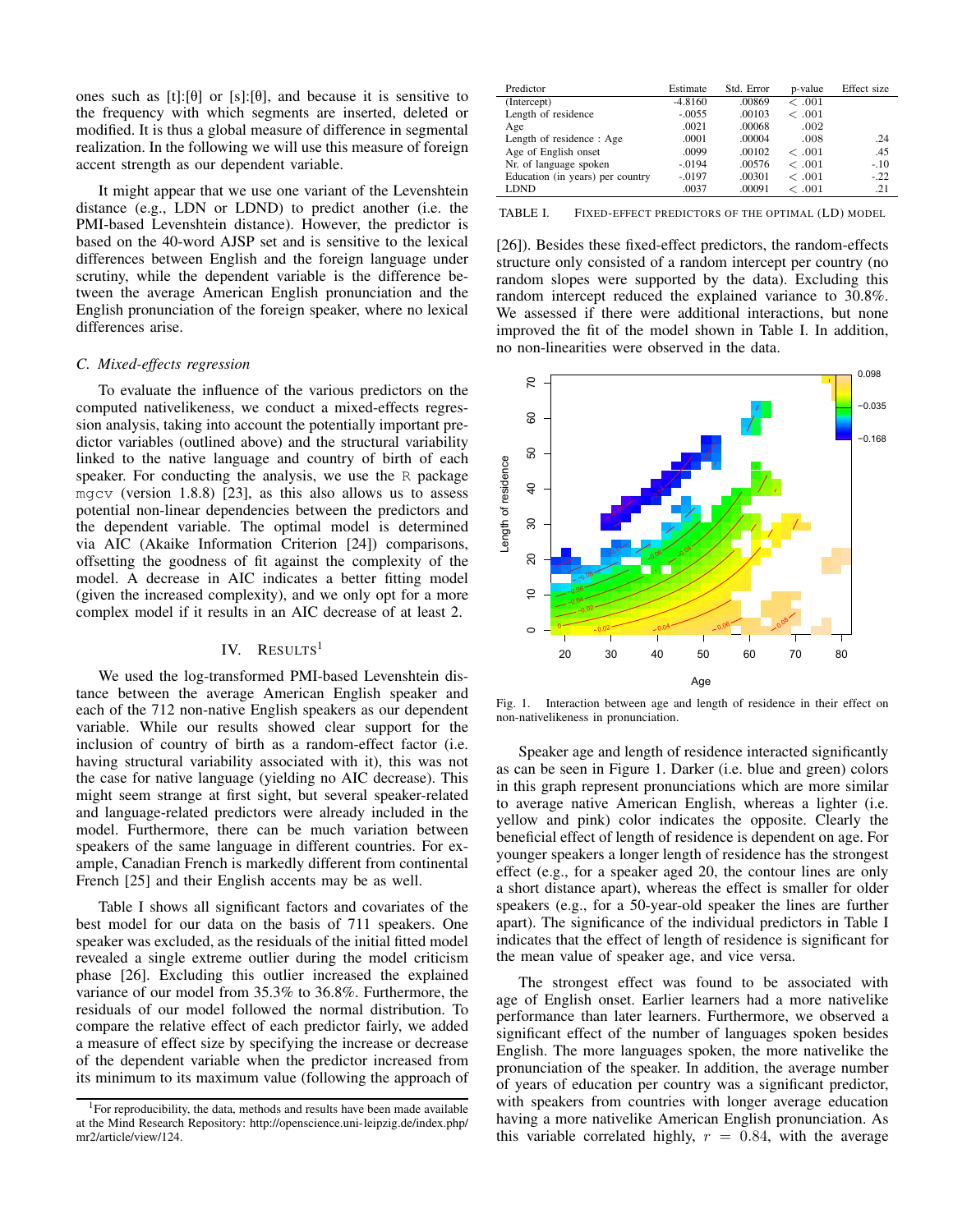gross national income, this measure does not necessarily reflect education only, but also incorporates the wealth of a country. We did not observe a significant effect of gender.

The linguistic (i.e. lexical) distance between the speaker's native language and English played a significant role in predicting how nativelike a pronunciation was, and the LDND measure appeared to be the best predictor (i.e. using either LDN or Jäger's PMI-based measure resulted in a higher AIC value). Note, however, the high correlation between the three different measures (all  $r$ 's  $> 0.96$ ). By itself the LDND distance explained 9.0% of the variation in the data.

## *A. Validation*

To validate that the results we observed were not contingent on the computational measure used as our dependent variable, we fitted a similar model using the average nativelikeness ratings from the study of Wieling et al. [22]. This reduced the number of speakers to 237, with 87 different languages. The same predictors were generally found to be significant as for the other model. There were only a few differences: (1) the random intercept for country of birth was not necessary for this model, (2) the LDN measure appeared to be a (slightly) better predictor than the LDND measure, and  $(3)$  the *p*-value for the effect of age (given the average length of residence) dropped below the significance threshold ( $p = 0.06$ ). However, AIC comparisons revealed that the interaction between age and length of residence was still necessary, and showed a similar pattern as shown in Figure 1. The explained variance of this model was 39.3%, out of which 12.5% was explained by the linguistic distance (on the basis of LDN) between the native language of the speaker and English. In sum, the results using both dependent variables were very similar.

## V. DISCUSSION

In this study we have shown that nativelikeness of L2 speakers of English was significantly associated with various predictors, including the linguistic distance between their L1 and English. This result is in line with the result of Schepens et al. [1], who also found a signficant effect of linguistic distance on the variation in L2 speaking proficiency scores. In our study, however, the dependent variable (i.e. nativelikeness) was determined automatically, rather than requiring a lengthy test. Furthermore, our sample of speakers also included those with a non-Indo-European language background, and therefore our results appear to apply more generally.

Other predictors we found to affect the nativelikeness of the pronunciation included age of English onset, length of residence in an English-speaking country, age of the speaker, the number of additional languages spoken by the speaker (besides their native language and English) and the average number of years of education per inhabitant of the country of birth of the speaker. As mentioned by Muñoz  $[27]$ , "[T]here is still a lack of empirical evidence to date confirming that, after the initial stages of foreign language learning, younger starters overtake older starters in school settings.". While our results suggest that younger learners do overtake older ones with respect to pronunciation, our dataset did not contain information about other relevant factors, such as the amount of exposure of English during education, and teacher proficiency [28]. Our

finding that a longer time spent in an English-speaking country improved the nativelikeness of the speaker's pronunciation is in line with previous research (see, for example, [2]). Figure 1 shows that this effect was less beneficial for older speakers, approximately indicating that an earlier stay in an Englishspeaking country is more beneficial than moving to an Englishspeaking country at a later age (in line with the effect of age of onset in an immersion context [2]). The number of languages spoken had a positive influence on nativelikeness. If this predictor is interpreted as a measure of language aptitude, this finding is in line with DeKeyser [29], who proposed that language aptitude is relevant for explicit L2 learning. Finally, the average number of years of schooling in a country was positively related to nativelikeness. This is also in accordance with previous research, where the amount of input (for which this predictor is a very rough proxy) has been found to be important for L2 learning [28].

In sum, our results confirm that obtaining a nativelike pronunciation is dependent on various factors, including the similarity between the native language and the second language. Importantly, both this relationship and the pronunciation performance of an L2 speaker can be quantified by comparing the pronunciations of a small set of words in the different languages.

#### ACKNOWLEDGMENTS

We thank Søren Wichmann and Eric Holman for supplying the ASJP LDND distances between English and the other languages, and Gerhard Jäger for supplying the corresponding distances on the basis of his PMI-based distance measure.

## **REFERENCES**

- [1] J. Schepens, F. Van der Slik, and R. Van Hout, "The effect of linguistic distance across Indo-European mother tongues on learning Dutch as a second language," in *Comparing approaches to measuring linguistic differences*, L. Borin and A. Saxena, Eds. Berlin: Mouton De Gruyter, 2013, pp. 199–230.
- [2] T. Piske, I. R. MacKay, and J. E. Flege, "Factors affecting degree of foreign accent in an L2: A review," *Journal of Phonetics*, vol. 29, no. 2, pp. 191–215, 2001.
- [3] B. R. Chiswick and P. W. Miller, "Linguistic distance: A quantitative measure of the distance between English and other languages," *Journal of Multilingual and Multicultural Development*, vol. 26, no. 1, pp. 1–11, 2005.
- [4] F. W. Van der Slik, "Acquisition of Dutch as a second language," *Studies in Second Language Acquisition*, vol. 32, no. 03, pp. 401–432, 2010.
- [5] A. McMahon and R. McMahon, *Language classification by numbers*. Oxford University Press, 2005.
- [6] R. D. Gray and Q. D. Atkinson, "Language-tree divergence times support the Anatolian theory of Indo-European origin," *Nature*, vol. 426, no. 6965, pp. 435–439, 2003.
- [7] S. Wichmann, A. Muller *et al.*, "The ASJP database (version 16)."
- [8] E. W. Holman, "Programs for calculating ASJP distance matrices (version 2.1)."
- [9] V. I. Levenshtein, "Binary codes capable of correcting deletions, insertions, and reversals," *Soviet Physics Doklady*, vol. 10, no. 8, pp. 707–710, 1966.
- [10] S. H. Weinberger and S. A. Kunath, "The Speech Accent Archive: towards a typology of English accents," *Language and Computers*, vol. 73, no. 1, pp. 265–281, 2011.
- [11] UNDP, *Sustainability and Equity: A Better Future for All*. New York: Palgrave Macmillan, 2011.